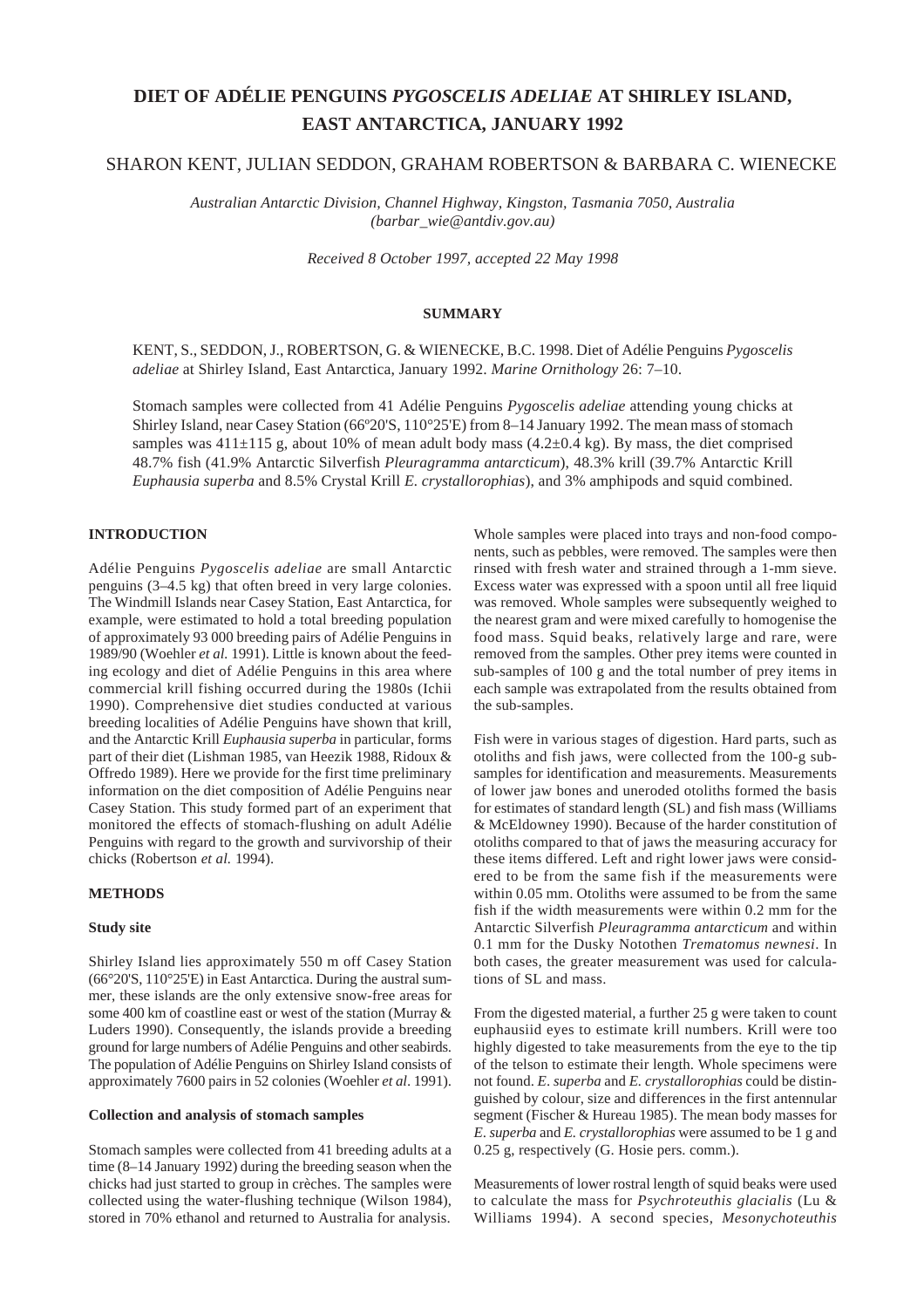*hamiltoni,* was identified but no measurements were possible because the beaks were too eroded. Amphipods in samples were often in good condition and could be identified to species level.

The digested portions of the diet samples were classified as containing either predominantly fish or predominantly krill and constituted the unidentified portion of the diet (see Table 1). Krill and fish remains were distinguishable because the fish portion was generally grey, indicating that it consisted most likely of *P. antarcticum,* whereas the krill portion was coloured pink.

All means are given  $\pm 1$  standard deviation.

#### **RESULTS**

#### **Sample mass and body mass of penguins**

The mean total sample mass of the 41 stomach samples was 411±151 g (range 128–737 g). Flushed penguins weighed on average  $4.2\pm0.4$  kg (range  $3.6-4.8$  kg). Thus, at the time of sampling, the mean mass of the stomach samples was about 10% of adult body mass. At the same time, the mean body mass of chicks ( $n = 50$ ) averaged  $3.5 \pm 0.5$  kg (range 2.5–4.3 kg).

#### **Diet composition**

In total, 17.5 kg of stomach contents were collected of which 12.8 kg (73%) consisted of highly digested material. Only 11 of the samples contained intact prey items (usually amphipods), whereas the other samples  $(n = 30)$  were either moderately or heavily digested.

Prey species included four major categories: a) fish (three species), b) krill (two species), c) amphipods (two suborders) and d) squid (two species, Table 1). About 48% by mass of the total diet consisted of krill. Two species of euphausiids were identified: *E. superba* and *E. crystallorophias* constituting by mass 39.7% and 8.5%, respectively, of the identified krill portion. The large number of krill eyes collected from the highly digested krill mass allowed inclusion of an estimate for krill numbers but because neither the relative contribution of the two euphausiids nor their length distributions were known, an estimate for the reconstituted mass of krill could not be derived. Hence, the digested krill mass was not included in the reconstructed diet.

#### **TABLE 1**

#### **Diet composition of Adélie Penguins at Shirley Island in 1992**

| Prey taxa                  | <b>Frequency of occurrence</b><br>$\frac{0}{0}$ | <b>Relative abundance</b> |               | <b>Reconstituted mass</b> |               |
|----------------------------|-------------------------------------------------|---------------------------|---------------|---------------------------|---------------|
|                            |                                                 | No.                       | $\frac{0}{0}$ | (g)                       | $\frac{0}{0}$ |
| <b>FISH</b>                | 63                                              | 128                       | 0.16          | 2623                      | 48.7          |
| Nototheniidae              |                                                 |                           |               |                           |               |
| Pleuragramma antarcticum   | 41                                              | 112                       | 0.14          | 2255                      | 41.9          |
| Trematomus newnesi         | 10                                              | 14                        | 0.02          | 368                       | 6.8           |
| T. bernacchii              | 2                                               | $\gamma$                  |               | $\gamma$                  |               |
| Trematomus sp.             | 7                                               | 1                         | < 0.001       | $\overline{?}$            |               |
| unidentified nototheniids  | 5                                               | 1                         | < 0.001       | $\gamma$                  |               |
| unidentified fish          |                                                 | $\gamma$                  |               | $(1888)^{a}$              |               |
| <b>KRILL</b>               | 98                                              | 77 574                    | 98.26         | 2598                      | 48.3          |
| Euphausia superba          | 88                                              | 2138                      | 0.03          | 2138                      | 39.7          |
| E. crystallorophias        | 76                                              | 1838                      | 0.02          | 460                       | 8.5           |
| unidentified euphausiids   | 73                                              | 73 598 <sup>b</sup>       | 98.21         |                           |               |
| <b>AMPHIPODS</b>           | 88                                              | 1245                      | 1.58          | 146.3                     | 2.7           |
| Hyperiidea                 |                                                 |                           |               |                           |               |
| Hyperia macrocephala       | 39                                              | 119                       | 0.15          | 33                        | 0.6           |
| Cyllopus lucasii           | 59                                              | 451                       | 0.57          | 56                        | 1.0           |
| Themisto gaudichaudii      | 5                                               | 7                         | < 0.01        | 0.3                       | < 0.01        |
| Vibilia sp.                | 54                                              | 300                       | 0.38          | 15                        | 0.3           |
| Gammaridae                 | 59                                              | 368                       | 0.47          | 42                        | 0.8           |
| SQUID                      | 7                                               | 4                         | 0.005         | 17                        | 0.3           |
| Cranchiidae                |                                                 |                           |               |                           |               |
| Mesonychoteuthis hamiltoni | $\overline{c}$                                  | $\overline{c}$            | < 0.005       | $\overline{\cdot}$        |               |
| Psychroteuthidae           |                                                 |                           |               |                           |               |
| Psychroteuthis glacialis   | 5                                               | $\overline{2}$            | < 0.005       | 17                        | 0.3           |
| <b>TOTAL</b>               |                                                 | 78 951                    |               | 5384.3                    |               |

a actual wet mass.

b number of krill estimated from number of eyes.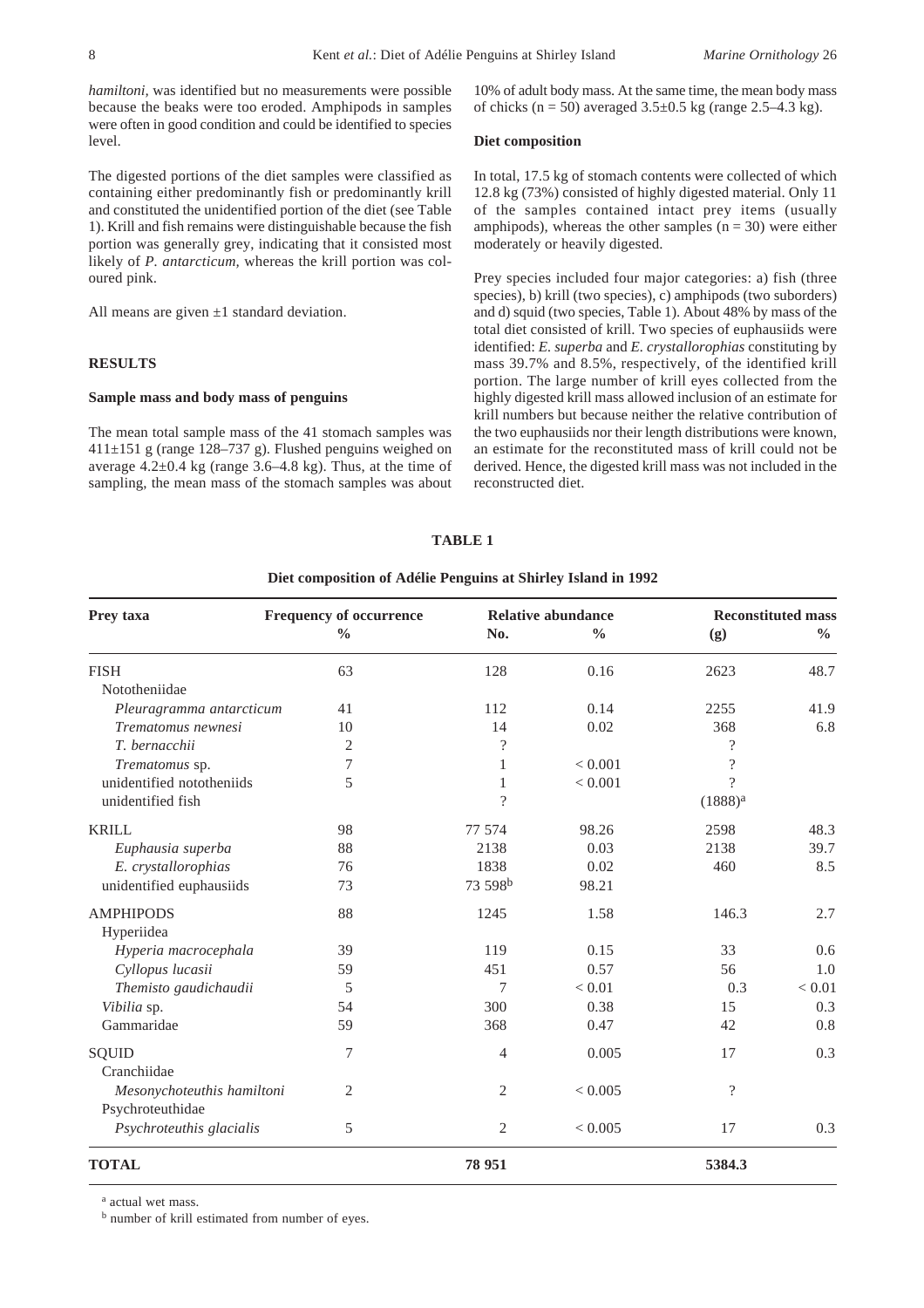The unidentified portion of fish was not included in the diet reconstruction because it was impossible to determine the size and number of fish ingested. The grey colour of the fish component implied, however, that most of it consisted of *P. antarcticum*. Fish species that could be identified belonged to the family Nototheniidae among which *P. antarcticum* and *T. newnesi* were the most common species, contributing 41.9% and 6.8% by mass, respectively, to the identified fish portion of the penguins' diet.

Amphipods belonged chiefly to the sub-order Hyperiidea, of which *Cyllopus lucasii* occurred most frequently (451 of 1245 identified amphipods). Squid and amphipods together made up 3% by mass of the diet.

#### **Estimated standard lengths and mass of** *Pleuragramma antarcticum* **and** *Trematomus* **spp.**

Length estimates obtained from jaws and otoliths of *P. antarcticum* showed no overlap. Standard length estimates based on otolith measurements ranged from 140–180 mm whereas those obtained from jaw measurements ranged from 90–120 mm. Small otoliths erode faster than large ones and are therefore not often found in stomach samples, especially if foraging trips last more than one day (see van Heezik & Seddon 1989). Similarly, differences were expected in the rate of digestion of jaws. It is, however, not known why large jaws were absent from the samples and only small ones were found. We concluded that jaws and otoliths belonged to different individuals and presented all estimates in Figure 1. The SL estimates based on otolith width varied significantly from those based on jaw length ( $t_{20}$  = 0.8, *P* < 0.5). The mean SLs were 161.2±14.9 mm (range 140.4–181.9 mm) and 110.2±8.9 mm (range 94.4–115.5 mm) for otolith- and jaw-based estimates, respectively.

The mass of *P. antarcticum* calculated from standard lengths obtained from otoliths averaged 32.2±9.4 g (range 20.2–46.2 g) whereas those based on jaw measurements averaged  $9.5\pm2.5$  g (range 5.7–16.4 g). The standard lengths of *T. newnesi* obtained from otolith widths were 124.0 mm, 145.6 mm and 167.5 mm, with masses of 29.6 g, 49.0 g and 75.4 g, respectively.

## **DISCUSSION**

The pelagic distributions of *E. superba* and *E. crystallorophias* do not generally overlap. Antarctic Krill occurs in oceanic waters off the continental slope and in the southerly oceanic waters of the Southern Ocean, whereas Crystal Krill inhabits the relatively shallow waters of the continental shelf (Knox 1994). At Casey, the 1000-m isobath indicating the change from continental shelf to oceanic waters lies at its closest point *c.* 90 km off the coast. The dominance of *E. superba* in the diet of the Adélie Penguins suggests that most penguins fed along the shelf break during the early crèche stage when stomach samples were collected, although some penguins were assumed to have foraged over the continental shelf, as was indicated by the presence of *E. superba. Pleuragramma antarcticum* is a pelagic shoaling fish and reported to be found in similar areas to *E. crystallorophias* (Williams 1985). *Trematomus newnesi* is an inshore benthic species and may be common in the intertidal zone (Fischer & Hureau 1985). Of the total number of samples containing fish remains, 38% had intact crania, suggesting that the penguins had recently ingested the fish and hence had foraged inshore, probably on their way back to the colony.



*Fig. 1. Estimated standard length frequency distribution of Antarctic Silverfish* Pleuragramma antarcticum *in the diet of Adélie Penguins at Shirley Island, January 1992.*

In 1995/96, stomach samples of Adélie Penguins were collected at Shirley Island and *P. antarcticum* and *E. crystallorophias* contributed 30% and 51% by mass, respectively, whereas *E. superba* (0.3%) was virtually absent from the penguins' diet during the crèche stage (Wienecke *et al*. in press). In the same breeding season, Adélie Penguins at Dumont D'Urville (66º40'S, 140º00'E) consumed 38% by mass *E. superba*, 22% *E. crystallorophias* and 37% *P. antarcticum* during the crèche period, respectively (Wienecke *et al*. in press). Thus, differences in the diet composition occurred at different locations during the same breeding season.

Studies at other locations in East Antarctica have also shown interseasonal and interannual variation in the diet composition of Adélie Penguins (e.g. Lishman 1985, Offredo *et al*. 1985, Green & Johnstone 1988, Puddicombe & Johnstone 1988, van Heezik 1988). In these studies, significant interannual variations were found in the occurrence of *E. superba*, highlighting the importance of multi-year studies when decisions are made about the management of krill fisheries in Antarctic waters. Currently *E. superba*, but not *E. crystallorophias*, is commercially exploited but the contribution made by these two krill species to the penguins' diet is not constant and may vary in the same season between localities. Although Adélie Penguins are numerous and often breed in the vicinity of stations, making them a convenient study species, the reasons for the changes in their diets, as well as changes in prey distribution and availability, are still largely unknown.

### **ACKNOWLEDGEMENTS**

Mr R. Williams identified the fish species, measured the hard parts and provided the regressions used to calculate standard lengths and masses of fish. Ms T. Cochran gave assistance with the identification of crustaceans. Dr C.C. Lu identified the squid and provided measurements of lower rostrum lengths. We thank Dr. V. Ridoux and an anonymous referee for their constructive comments on the manuscript.

#### **REFERENCES**

FISCHER, W. & HUREAU, J.-C. (Eds). 1985. FAO species